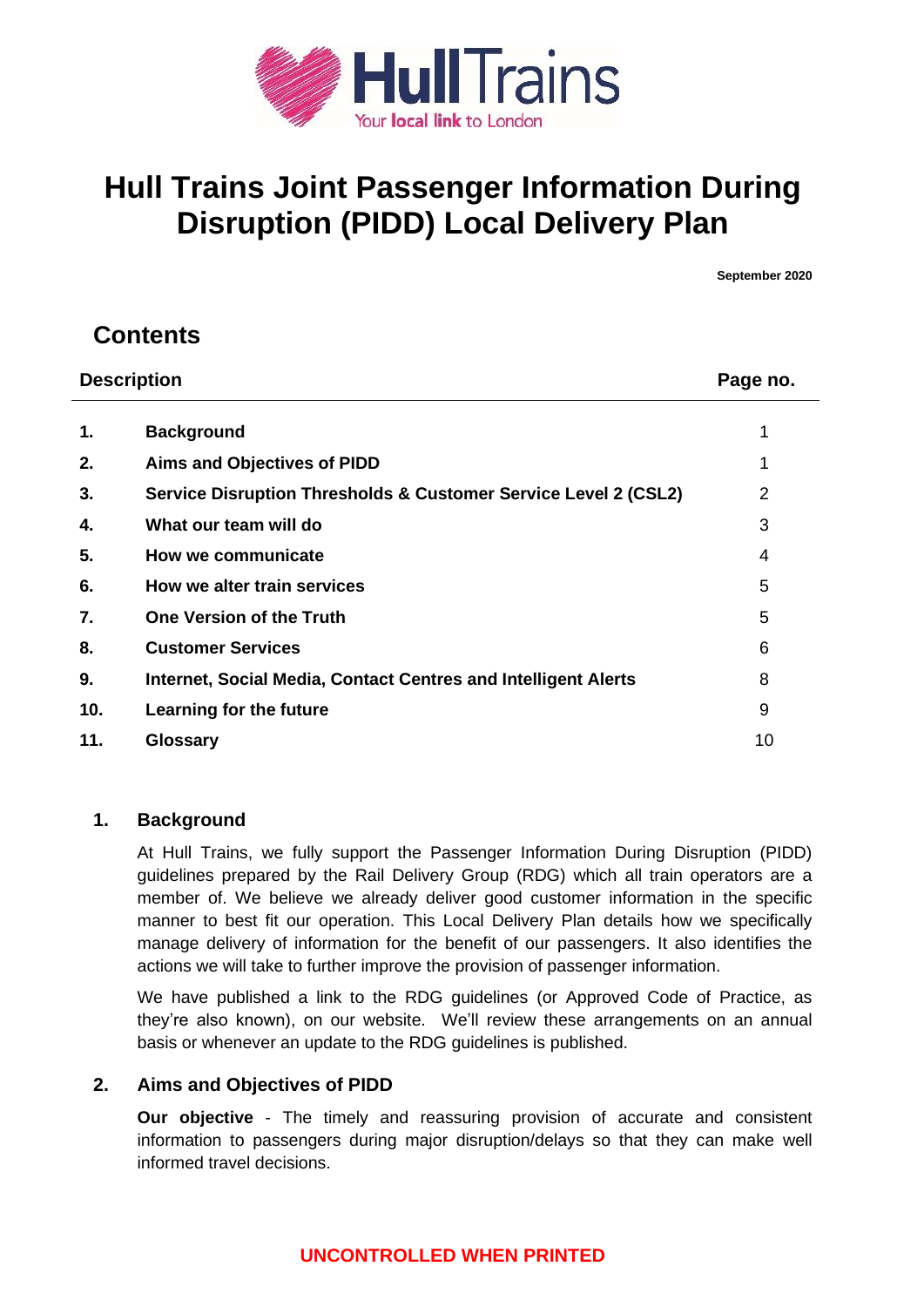In this document we'll demonstrate how we deliver information to our passengers during disruption.

## **3. Service Disruption Levels & Customer Service Level 2 (CSL2)**

CSL2 refers to the declaration of an incident that significantly impacts the running of our services on the railway. The table below defines the threshold levels that categorise service disruption.

| <b>DISRUPTION THRESHOLD LEVELS</b> |                                                                                       |                    |  |
|------------------------------------|---------------------------------------------------------------------------------------|--------------------|--|
| <b>CODE</b>                        | <b>CRITERIA</b>                                                                       | <b>PIDD STATUS</b> |  |
|                                    | <b>Severe Service Disruption:</b>                                                     |                    |  |
|                                    | A route closure expected to last at least 4 hours                                     |                    |  |
| <b>BLACK</b>                       | <b>OR</b>                                                                             | CSL <sub>2</sub>   |  |
|                                    | Severe weather related or other external disruption expected to last at least 4 hours |                    |  |
|                                    | <b>OR</b>                                                                             |                    |  |
|                                    | Any incident causing the withdrawal from service of an entire fleet type              |                    |  |
|                                    | <b>Major Service Disruption:</b>                                                      |                    |  |
|                                    | 2 or more trains either cancelled, partly cancelled or at least 60 minutes late       |                    |  |
|                                    | <b>OR</b>                                                                             |                    |  |
| <b>RED</b>                         | Diversions possibly in operation which removes booked station calls                   | CSL <sub>2</sub>   |  |
|                                    | <b>OR</b>                                                                             |                    |  |
|                                    | Any partial route closure or incident expected to last in excess of 2 hours           |                    |  |
|                                    | <b>Minor Disruption:</b>                                                              |                    |  |
|                                    | 1 or more trains delayed by at least 30 minutes                                       |                    |  |
| <b>YELLOW</b>                      | <b>OR</b>                                                                             | CSL2 will be       |  |
|                                    | 1 or more trains cancelled or partly cancelled                                        | declared           |  |
|                                    | OR.                                                                                   |                    |  |
|                                    | Diversions possibly in operation which do not impact on booked station calls          |                    |  |
|                                    | <b>Normal Service:</b>                                                                |                    |  |
|                                    | Delays up to 29 minutes on one or more services on a Line of Route                    |                    |  |
| <b>GREEN</b>                       | <b>OR</b>                                                                             |                    |  |
|                                    | Normal timetable maintained                                                           |                    |  |

We will review the thresholds on an annual basis to ensure that they reflect long distance services and are fit for purpose for the frequency of timetable that we operate.

## **UNCONTROLLED WHEN PRINTED**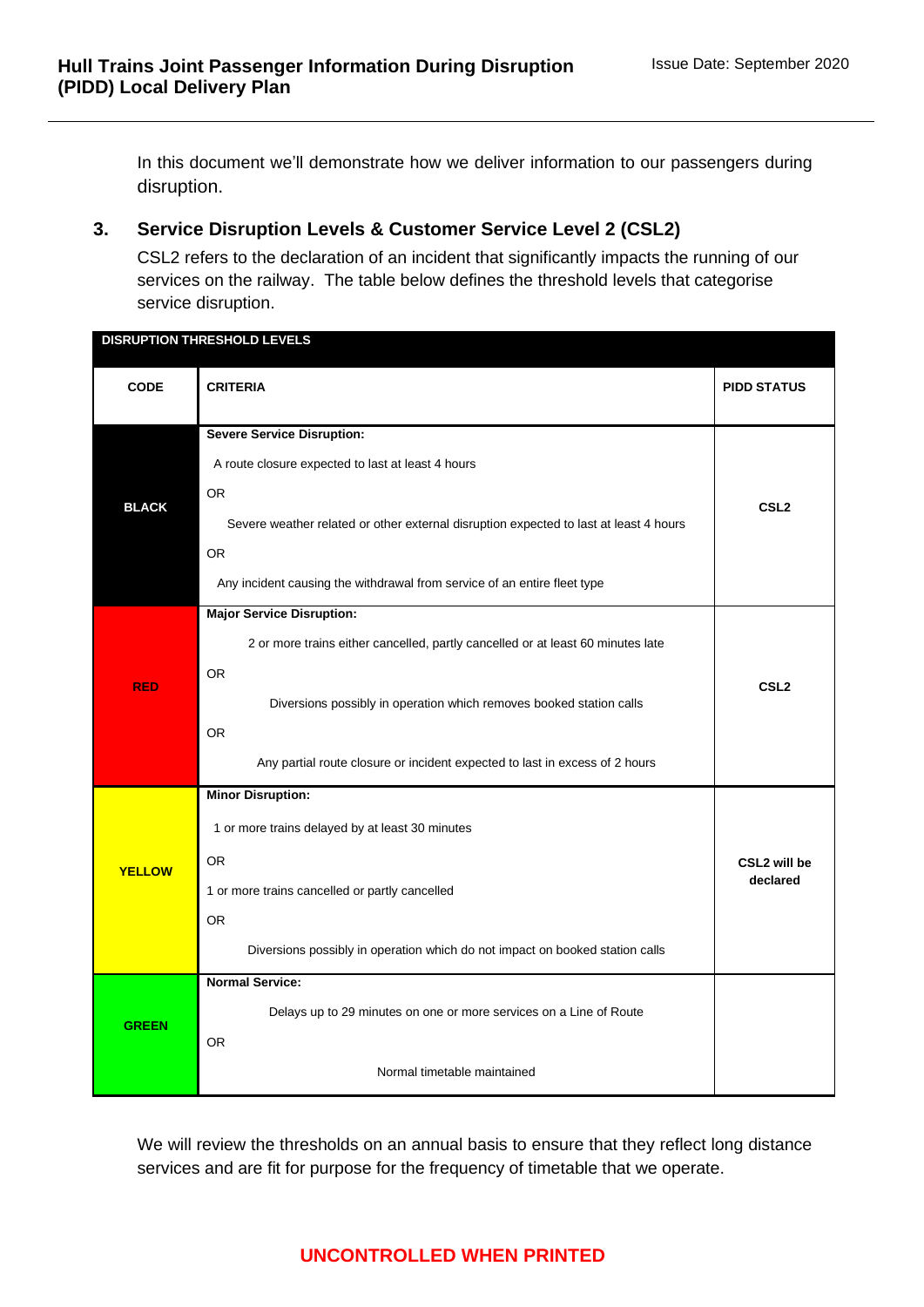#### **4. What our team will do**

#### *Network Rail*

During disruption, Network Rail (who control the infrastructure), and ourselves, will liaise closely with staff on site and create a response plan.

The focus will be on managing incidents and recovering the service. Information received will be passed on as soon as this becomes available.

#### *Our Control Centre*

Our Control Centre team manage the services we provide on a day-to-day basis. They are essential to the provision of good passenger information at times of disruption. Specifically, all passenger and staff information relating to Hull Trains service disruption originates with information provided by the Hull Trains Control team.

#### *Our On-Call Managers*

We have made sure that our On-Call procedures have been developed and the appropriate On-Call Manager training has been completed so that they can help in the management of disruption whatever time of day it occurs.

#### *Our On Board Managers*

All our On Board Managers (each train has one) have been briefed on their roles and responsibilities when a CSL2 incident is being managed. On Board Managers are also encouraged to use their discretion to deliver the best possible service for our passengers. This includes the request and provision of taxis for onward travel.

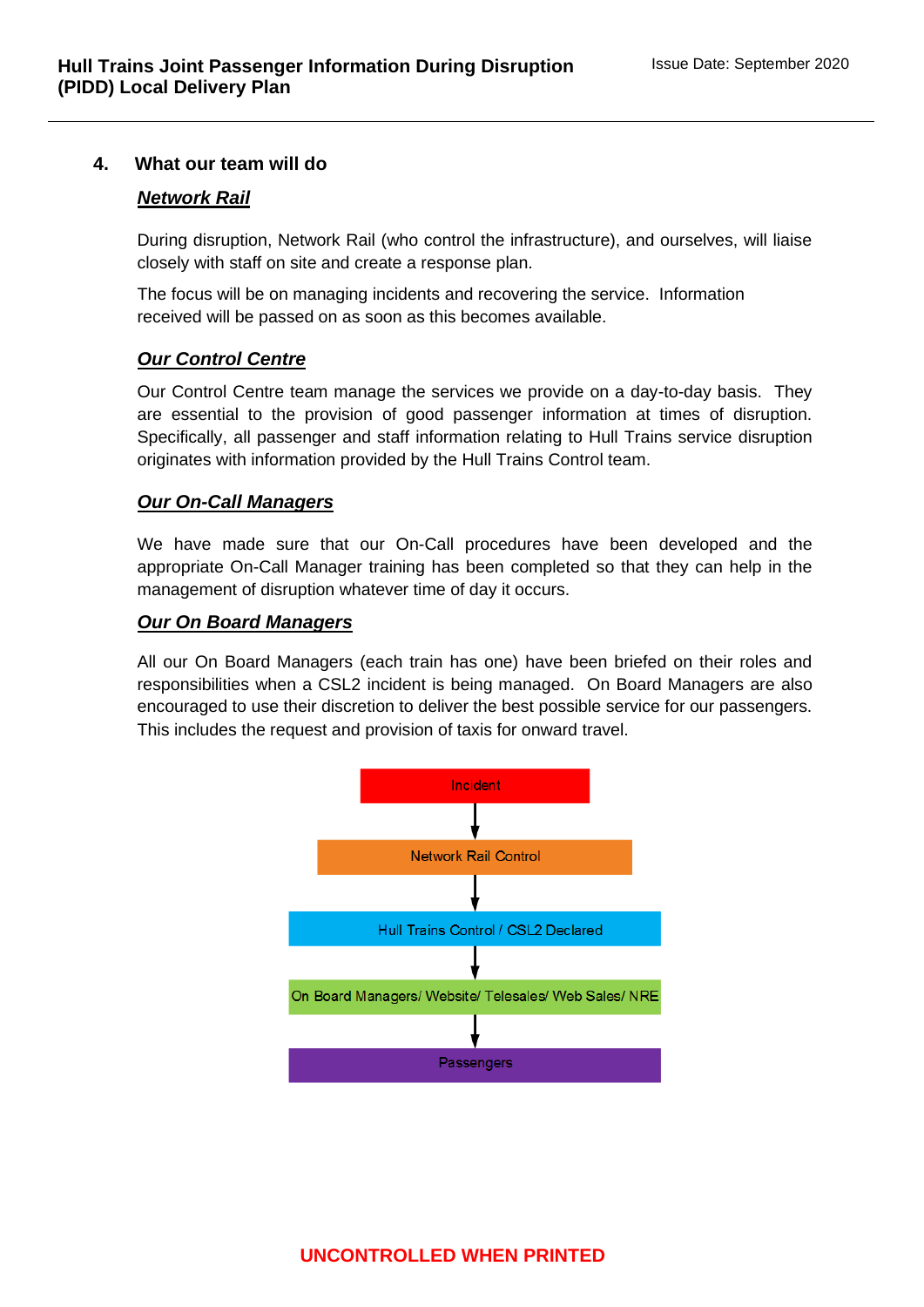#### **5. How we communicate**

#### *Issue of an initial 'Holding Message'*

The aim of the 'Holding Message' is to give our staff, passengers and the industry immediate notification of a significant disruption incident in order for our teams and those organisations we rely on to be in a heightened state of readiness.

The 'Holding Message' is issued by Hull Trains Control and we aim to issue this within 20 minutes of receiving advice of the disruption or incident likely to breach CSL2 threshold in the table above. We commit to ensure that as an absolute minimum 90% of all alterations are communicated as a message to customers.

The 'Holding Message' will contain the problem, impact and advice information as follows:

- The Time, crucial for tracking communication flows.
- The Location, using the principal station stops either side of a problem.
- The Problem, using industry agreed phrases.
- The Impact, describing what the problem has caused.
- Advice to passengers (where known at the time).

Holding messages give initial advice that disruption is occurring and encourage passengers and colleagues to be alert for further information. This information will be displayed on the Hull Trains website home page and on Hull Trains Journey Check pages.

We know passengers use a number of information providers so we'll ensure that the message is sent to colleagues, stations, retail providers and National Rail Enquiries so that they can show the information on their systems.

#### *Core Messages*

Following the initial Holding message, a 'core message' will be sent out to all channels at twenty minute intervals.

The information in this core message will include three key pieces of information;

- The problem (including any infrastructure issues);
- The impact on services:
- The advice for passengers (and additional time passengers should allow for their journey time).

We'll ensure that this core message is as concise as possible, jargon free and clearly timed and dated.

This will continue to be distributed until a 'steady state' is reached or the disruption has cleared. An example of when a 'steady state is achieved' could be:

- Incidents that continue overnight / or CSL2 withdrawn overnight.
- When a contingency timetable has been implemented and is working without alteration.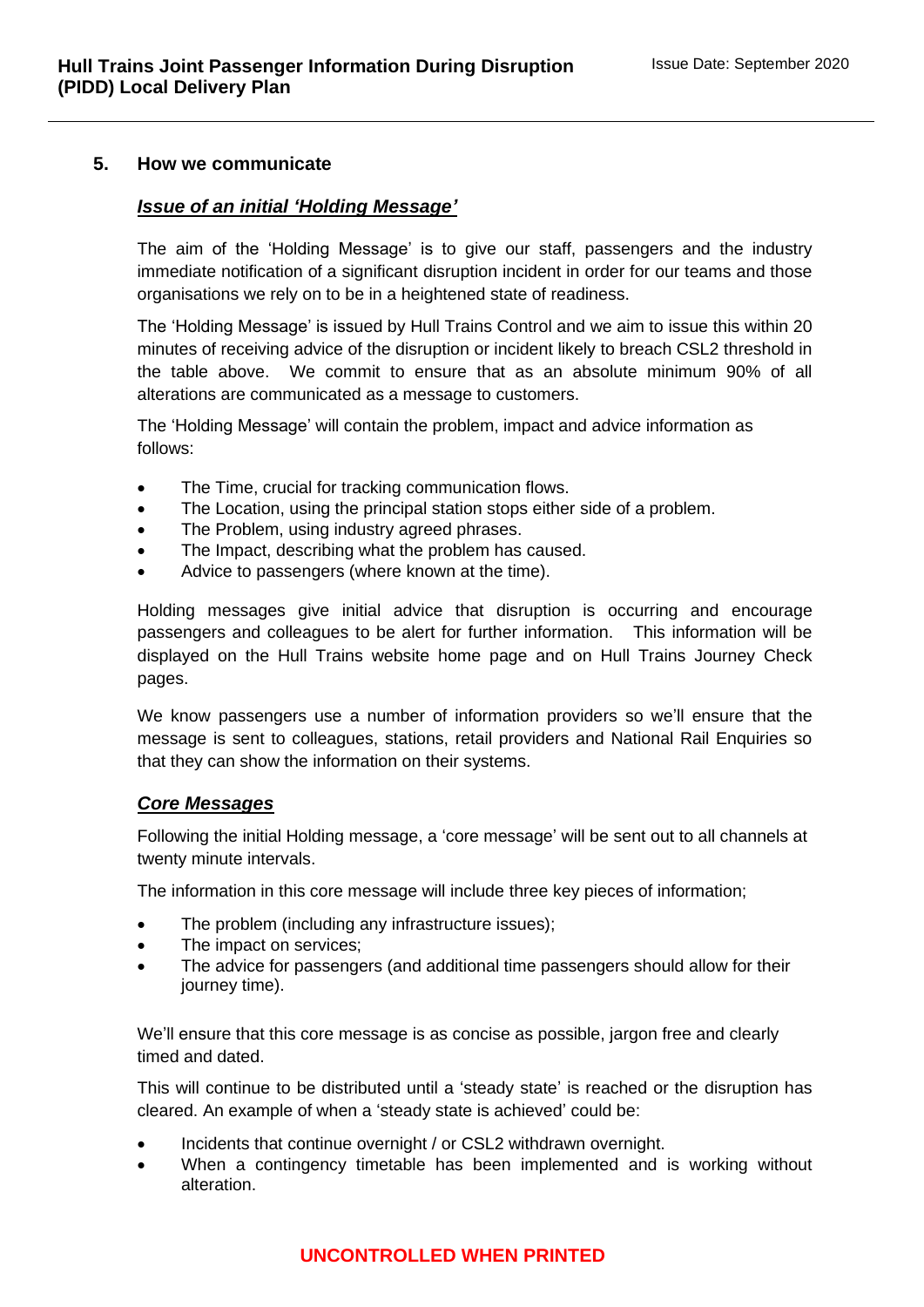- Key changes to our plans are significantly more than twenty minutes apart.
- Service frequency does not require twenty minute updates.

CSL2 will be withdrawn when the following criteria are achieved:

- The disruption has ended and train services have resumed to Green threshold.
- A temporary timetable is produced and published on the Hull Trains website and all information channels have been informed of the temporary timetable.
- The end of service each day.

We'll provide the messaging information to DARWIN. DARWIN is the rail industry system which updates all other industry systems, including customer information screens on stations, station announcements and various websites to ensure information is consistent.

#### **6. How will we alter train services**

#### *Planned*

We sometimes create Planned contingency timetables when there are exceptional events such as extreme weather. We ensure that Network Rail (who input the timetables into the national system) have them in time so they can provide information into the industry communication channels as early as possible. Our team checks that they are in place and correct.

We will make clear to passengers during the booking process where there are planned disruptions where it is likely that the journey may differ from normal, i.e. where a rail replacement bus replaces a train service.

#### *Unplanned*

Individual train alterations are sent out so these automatically update live apps, websites, live departure boards, Journey Check and Journey Planning systems. If alterations are known the previous evening the individual trains will be amended and the information published as far in advance as is known.

We work with Network Rail and other operators to ensure that they have sufficient resources and contingency plans in place in the event of overrunning engineering works. Our Control team is adequately resourced so that we can implement any contingency plans.

We will also ensure that reasons for engineering works are displayed on our website and any literature, including leaflets and station posters so that passengers are aware of the reason for the works taking place.

#### **7. One Version of the Truth**

To ensure that the provision of information to passengers and frontline teams is consistent between all TOCs and NR, the reason for the disruption will be agreed with our Control team and the reason will be communicated by the core message. If discrepancies are identified by the Customer Services team, Customer Support On-Call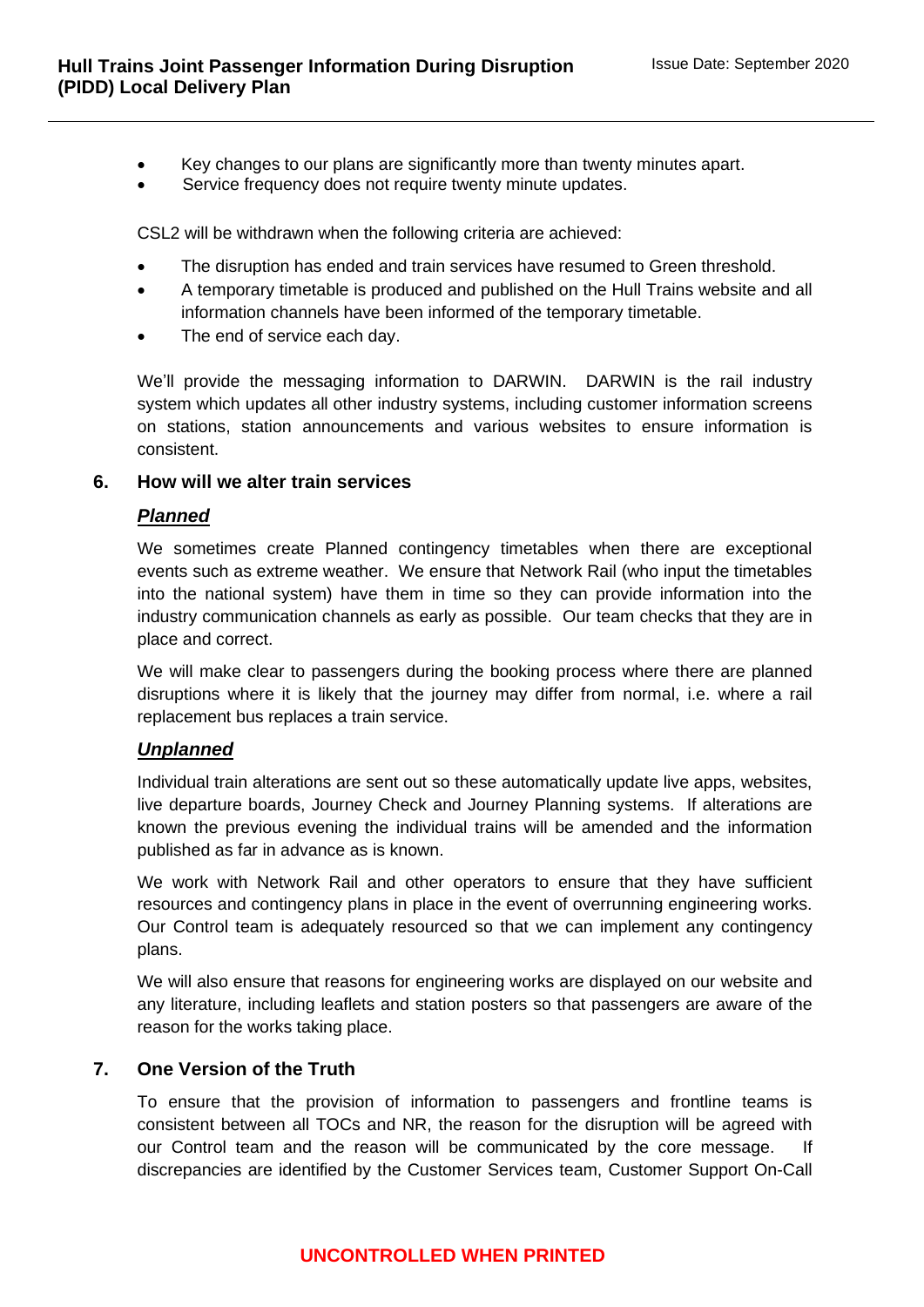or the Lead On–Call Manager, steps will be taken to rectify these by contacting our Control team.

The Journey Check section of the Hull Trains website will also feature any disruptive events to other operators using the route using a feed from the DARWIN system.

#### **8. Customer Services**

#### *Alternative Routes and Ticket Validity*

Our aim is to provide pre agreed ticket acceptance on alternative routes when CSL2 is in operation. Until it is in place, our Control team will obtain ticket acceptance, for each incident, with affected TOC's and communicate this to colleagues, stations and contact centres.

Alternative route maps have been published for passengers and will be distributed when appropriate to the disruption. These include estimated time durations for the sections on the alternative route.

On acceptance of other TOC's tickets on our services, relevant front line colleagues, On Board Managers and station teams will be frequently updated on the commencement, duration and reasons for ticket acceptance.

#### *Cheapest Ticket and Do Not Travel policies*

When services are diverted due to disruption then our teams will ensure that the cheapest ticket is to be sold to passengers. If peak restrictions are lifted, then the cheaper off-peak fare is to be sold.

During a CSL2 Black event, we will also consider if we need to advise passengers not to Travel. We have a **not to travel policy** which can be implemented.

#### *Other TOCs' passengers*

We will make every effort to assist other TOC's passengers in completing their journeys. If they are receiving enquiries from other TOC's passengers, our colleagues will assist these passengers, providing them with information, where possible, with their onward travel requirements. This mechanism ensures that if a communications breakdown occurs it is rectified at the earliest opportunity.

#### *Customers with assistance and accessible travel needs*

For passengers that require assistance with the transfer of trains at intermediate stations, our On Board team will assist or contact the appropriate station to request assistance for the passenger arriving on a specific train. Where a passenger starts their journey at a station during disruption, the station staff will provide assistance or the Passenger Assist team will make alternative arrangements for them where a station is unstaffed.

#### *Customer Information Systems (CIS) and announcements at stations*

We don't directly manage any stations and therefore don't have direct control over CIS, but as we mentioned earlier in our plan, to ensure stations are informed our Control team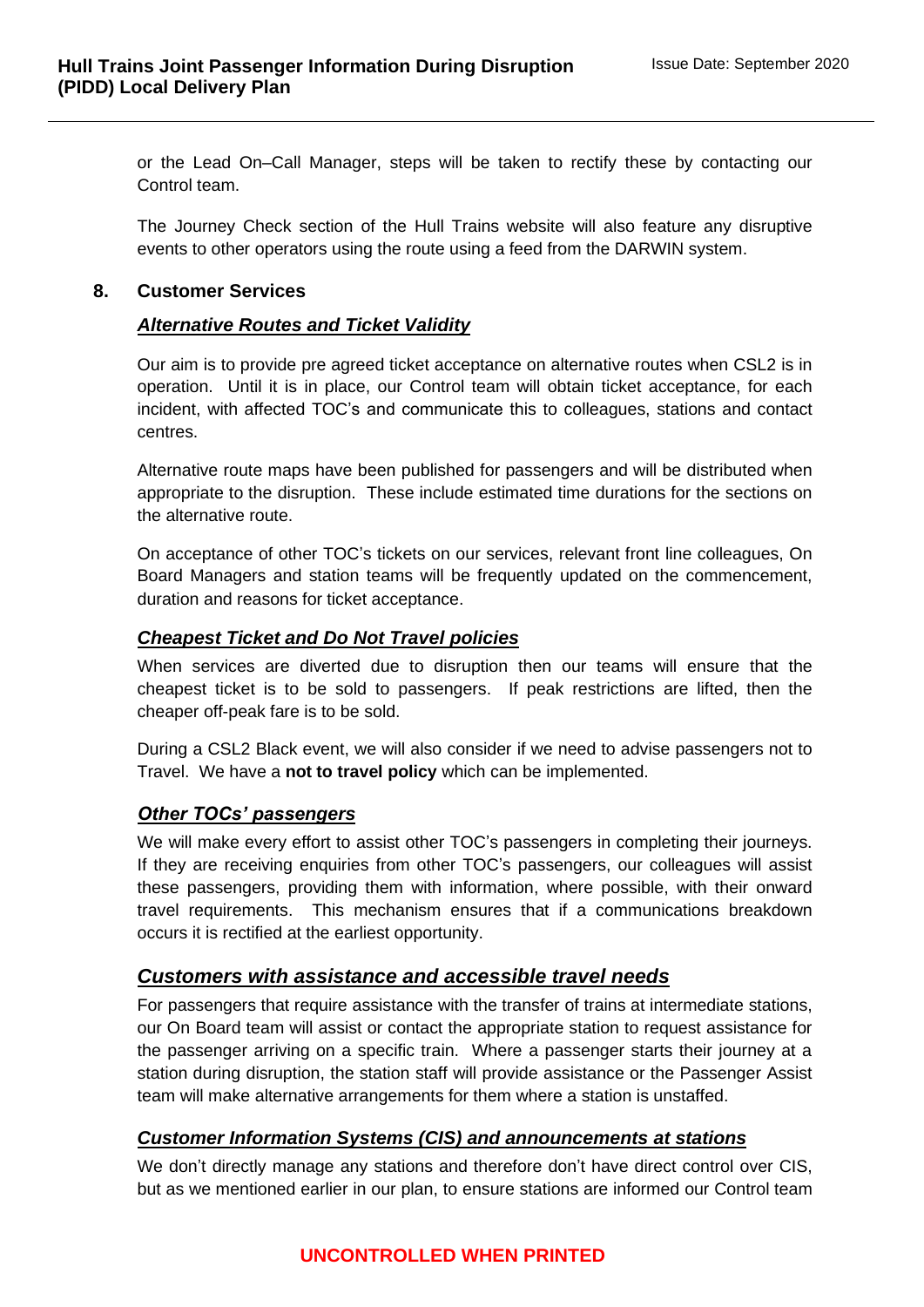will provide up to date information via DARWIN so that updates are completed on local screens and station announcements.

We have contingency plans in place in the event of train failures or line blockages. As part of these plans we deploy Customer Actions Teams (CATS) to stations as appropriate to the contingency plans. The CATS team assist with the provision of passenger information, co-ordinating road transport and the delivery of customer service contact information. They also assist in checking that departure boards and information screens are displaying accurate information at the station.

We also monitor, through the use of mystery shoppers compliance of automated station announcements and collate passenger feedback. We liaise with TOCs managing each station at which we call on a quarterly basis to review evidence of non-compliance and to share best practice.

#### *Information flow on the train*

Our Control team provides information directly to Drivers and On Board Managers. These colleagues liaise with Control as and when appropriate. In addition, all On Board Managers and Drivers have been provided with a mobile device to receive holding and core messages. Every Hull Trains service has an On Board Manager available to provide information and help to passengers on board the train. All our trains have a public address system and it is the responsibility of the On Board Manager to provide accurate and timely information to the passengers on board. We operate manual announcements on board all of our trains as normal practice.

#### *Announcements on the train*

Announcements not only provide information but help to reassure passengers. During CSL2 level disruption the On Board Manager is responsible for providing information to passengers using the PA. They usually do this within two minutes of being notified of disruption or the train having come to a stand out of course, then at least every 10 minutes (or if the situation changes, whichever is soonest). The 10 minute timescale is adhered to even if no new information has been received and the disruption has reached a steady state. Where a PA is not available for any reason, information should, where possible be given to passengers face to face. In this event, every effort will be made to adhere to the 10 minute frequency.

The Core Message is used as the basis for the announcement. In all cases the On Board Manager will make an announcement even if no or little information regarding the disruption is known and provide updates as they occur.

Announcements explain what the problem is (if known), what the impact will be to the journey and advice or instructions on any alterations to that journey, including alternative arrangements.

Our On Board Manager will also ensure that information regarding passengers' rights to claim compensation are also announced and displayed on the on-board screens once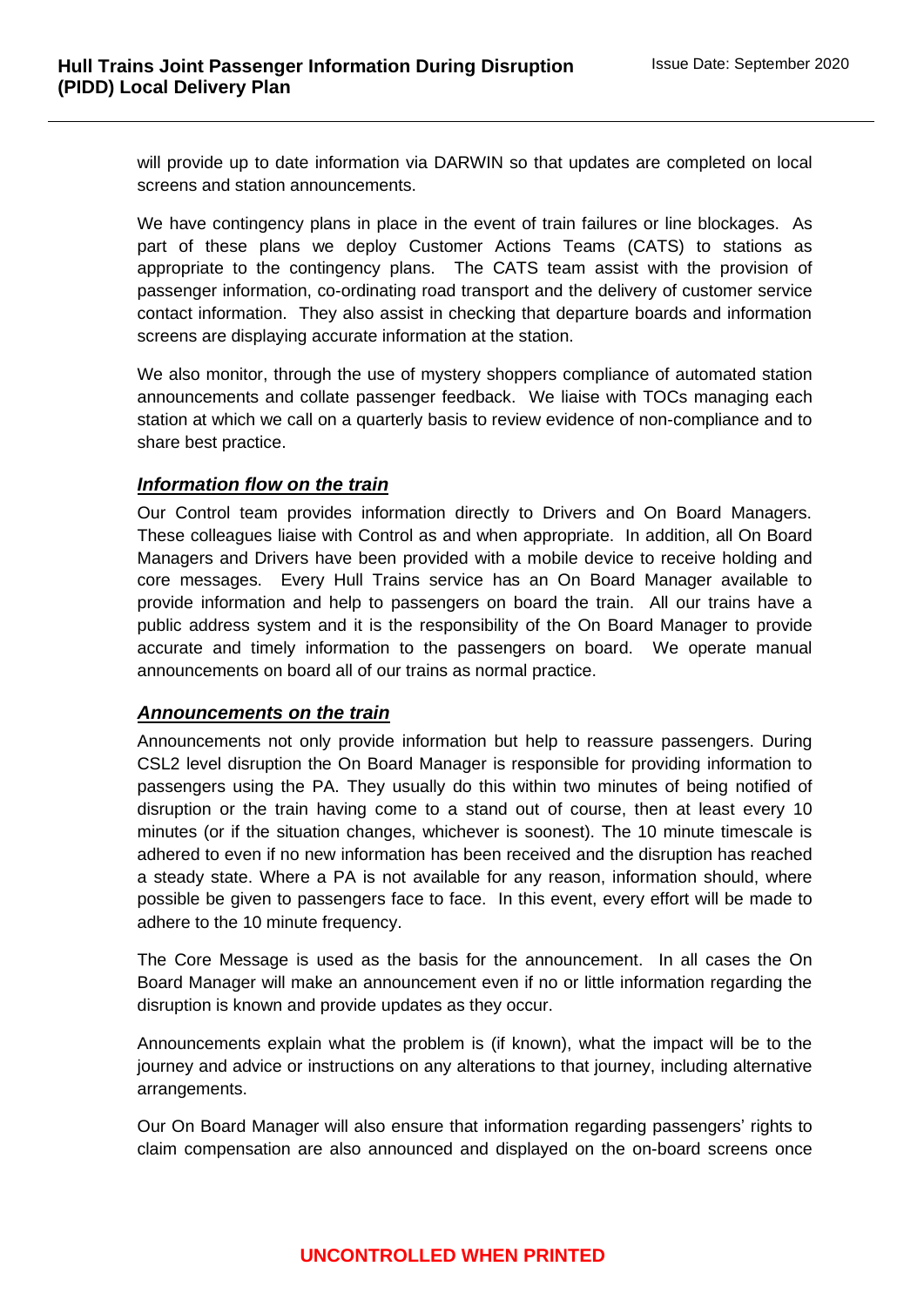the delay threshold has been reached, along with advice on how to claim on the Hull Trains website.

#### *Face-to-Face Passenger Information*

We know that speaking with passengers face to face gives extra reassurance, so our On board colleagues will be visible at all times on board during CSL2 disruption. Where possible, the On Board Manager will walk through, supported by the On Board Host(s) as necessary and provide face to face information updates.

At stations, the CATS team assist with passenger information, co-ordinating road transport and the delivery of customer service contact information.

#### **9. Internet, Social Media, Contact Centres and Intelligent Alerts**

During severe disruption a temporary timetable may be published on the HT website. The homepage will also be provided with a screen banner to highlight the disruption to services which also displays when viewing the website on a mobile phone. Changes to services will also feed directly into the HT app.

Where a train is cancelled, regardless of operator, HT web and app based ticketing systems are designed to use information from DARWIN so that they will not allow a passenger to purchase a ticket for that train.

Hull Trains have a Twitter facility managed by an external agency and tweets all service disruption that impacts on HT services. The social media team at the external agency receive all HT Tyrell messages and CSL2 updates and are available 24/7 to provide updates to customers.

HT provide support through telesales, aftersales, web support, customer services and the Business Travel team. These contact centres receive holding and core messages via email and access to the HT website.

From 0930 Friday – 0930 Monday, the Customer Support On-Call Manager will carry out a real time check of HT website, Twitter, NRE service bulletins and an associated live departure boards for a random selection of CSL2 red or black incidents to review the accuracy of our website.

Any discrepancies will be reported to our Control team or the external agency for resolution.

Compensation is provided through the HT Passengers' Charter and copies of the charter and forms to make a claim are published on the website and are available at staffed stations.

Information about how to check for and retrieve Lost Property must be displayed on the Hull Trains website and is currently available at [https://www.hulltrains.co.uk/support-and](https://www.hulltrains.co.uk/support-and-contact/lost-property)[contact/lost-property](https://www.hulltrains.co.uk/support-and-contact/lost-property)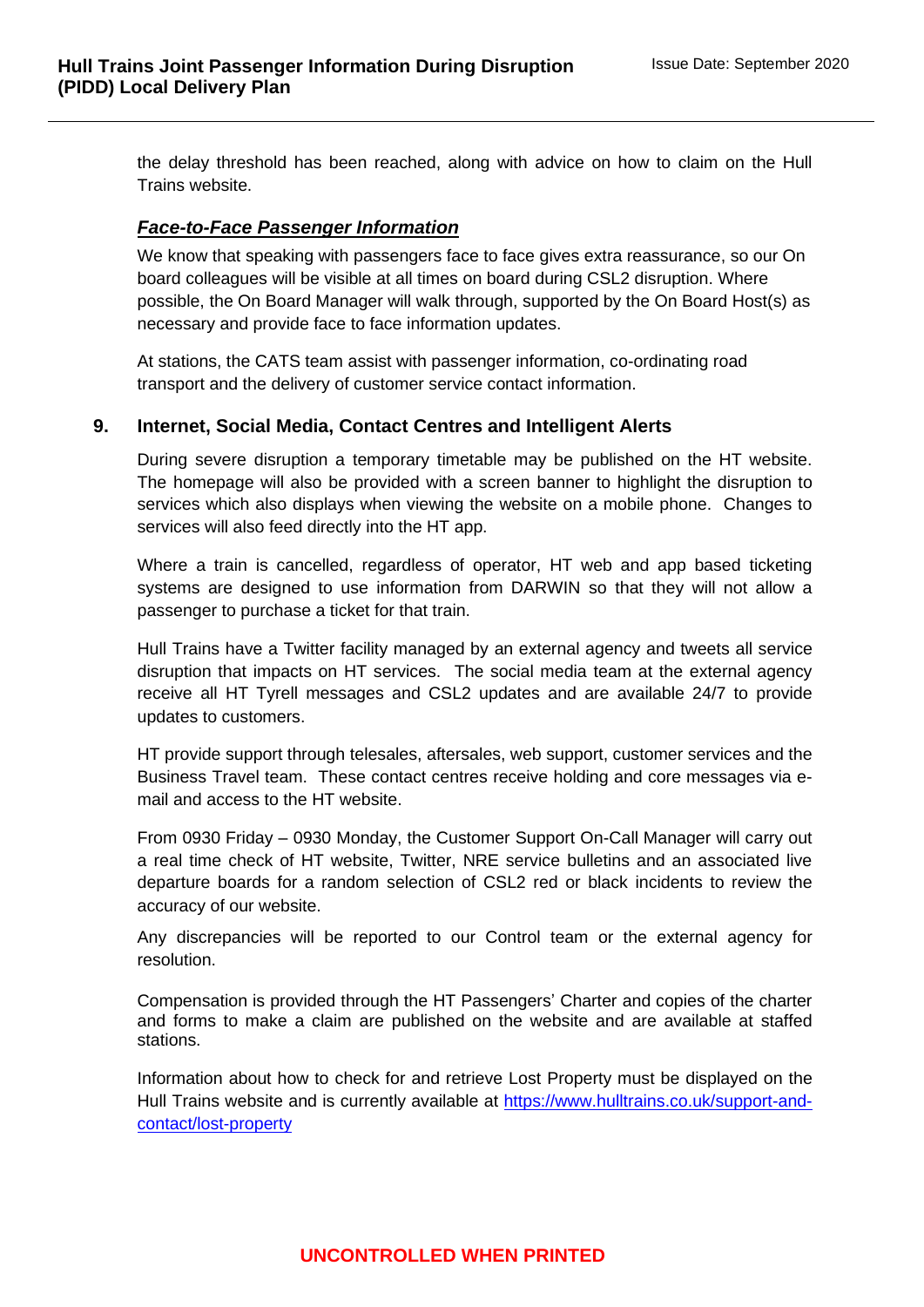#### **10. Learning for the future**

#### *PIDD – Focused Incident Reviews*

All service disruption is reviewed on a daily basis (Monday to Friday) at the internal HT Daily Safety and Performance Conference which takes place at 0900.

Additionally, specific incident reviews for HT are conducted to ensure a mechanism for continuous improvement exists. These will normally take place following all CSL2 Red and Black incidents triggering a structured de-brief process.

Incident reviews may also be triggered by a request from company the Production Director or the Commercial and Customer Experience Director. These will be completed within 2 weeks of the conclusion of the incident and involve representatives as required from Production, Customer Services and Control. The timescales are outlined as:

- Initial review by Lead On-Call / Customer Support On-Call within 72 hours
- 2 Weeks Production Director / Commercial and Customer Experience Director review

Where required, representatives from Network Rail will also be sought.

After all CSL2 red and black incidents the Head of Customer and Stakeholder Engagement will review all Control outputs and messages and measure these against the standards contained within this document. Should any review highlight changes that need to be made to our procedures these will be added to our delivery plan on conclusion of the review to ensure continual improvement.

To assist with continuous improvement of incident management and passenger communications, a Performance Incident Alert will be completed by the Lead On-Call Manager when a full CSL2 review is not deemed appropriate. This will capture smaller incidents that have an impact upon the customer.

We carry out regular reviews of our Service Disruption processes with both Network Rail and the wider industry, including those related to information and will update this document at least annually to reflect the latest changes in processes or our procedures.

In addition, we work closely with the Rail Delivery Group (the rail industry body), through an industry wide Customer Information Group so that best practice is shared and improvements to information provision and systems across the entire rail network can be made. We will request for an independent CSL2 review at least once per year. This will be completed by another TOC or Transport Focus.

HT will publish a copy of this, the Local Delivery Plan, on our website.

#### *Delivery Statement Review*

The Head of Customer and Stakeholder Engagement will lead a formal review of these arrangements every 2 years in order to ensure that the contents remain relevant, up to date and fit for purpose. The outcome of such reviews must be documented.